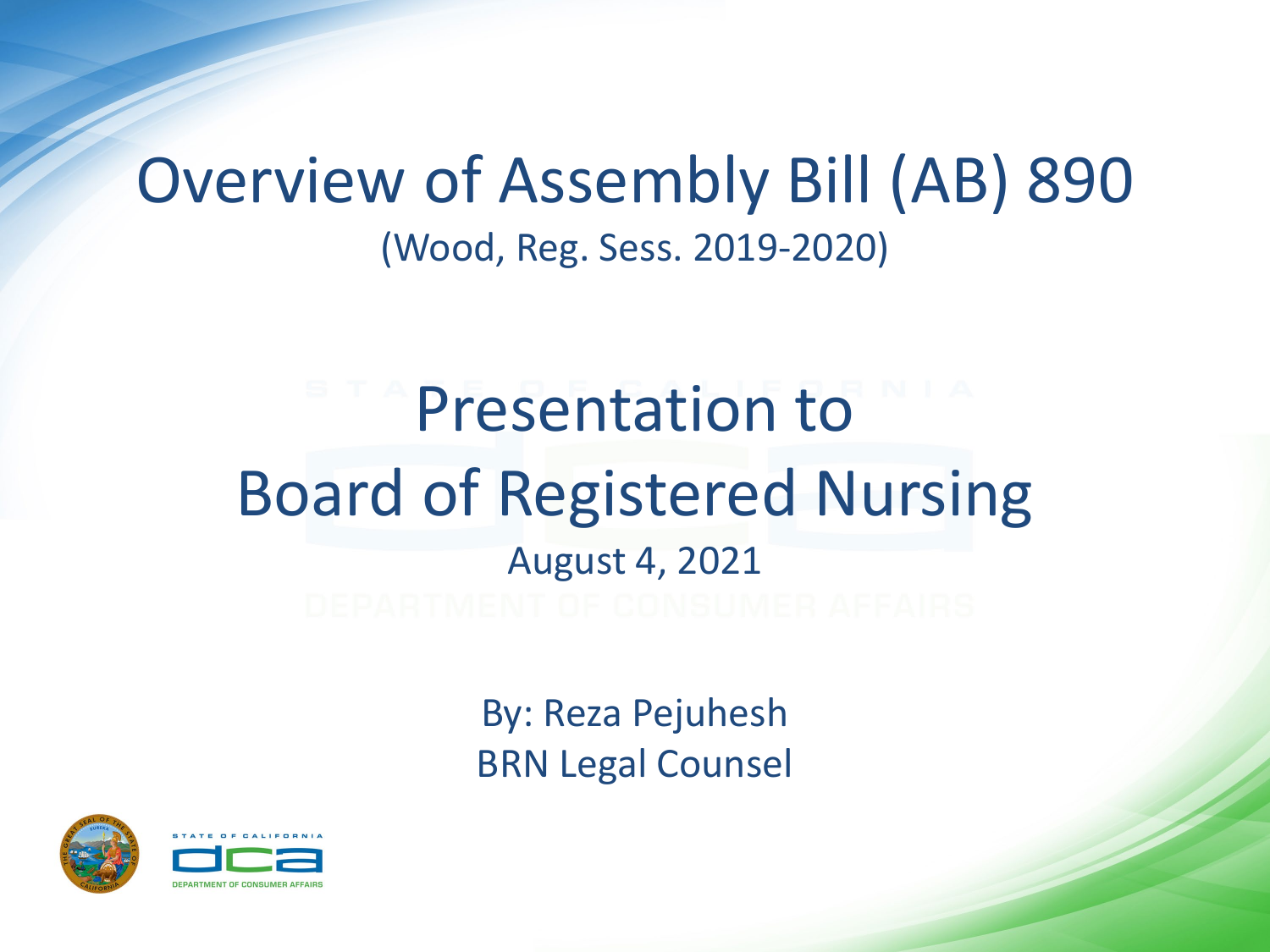#### Undesignated statutory references are to the Business and Professions Code.

#### NP means "nurse practitioner."

 *Disclaimer*: This presentation is intended to present an overview; it is not intended to be exhaustive of the provisions in AB 890 nor the issues surrounding its implementation.

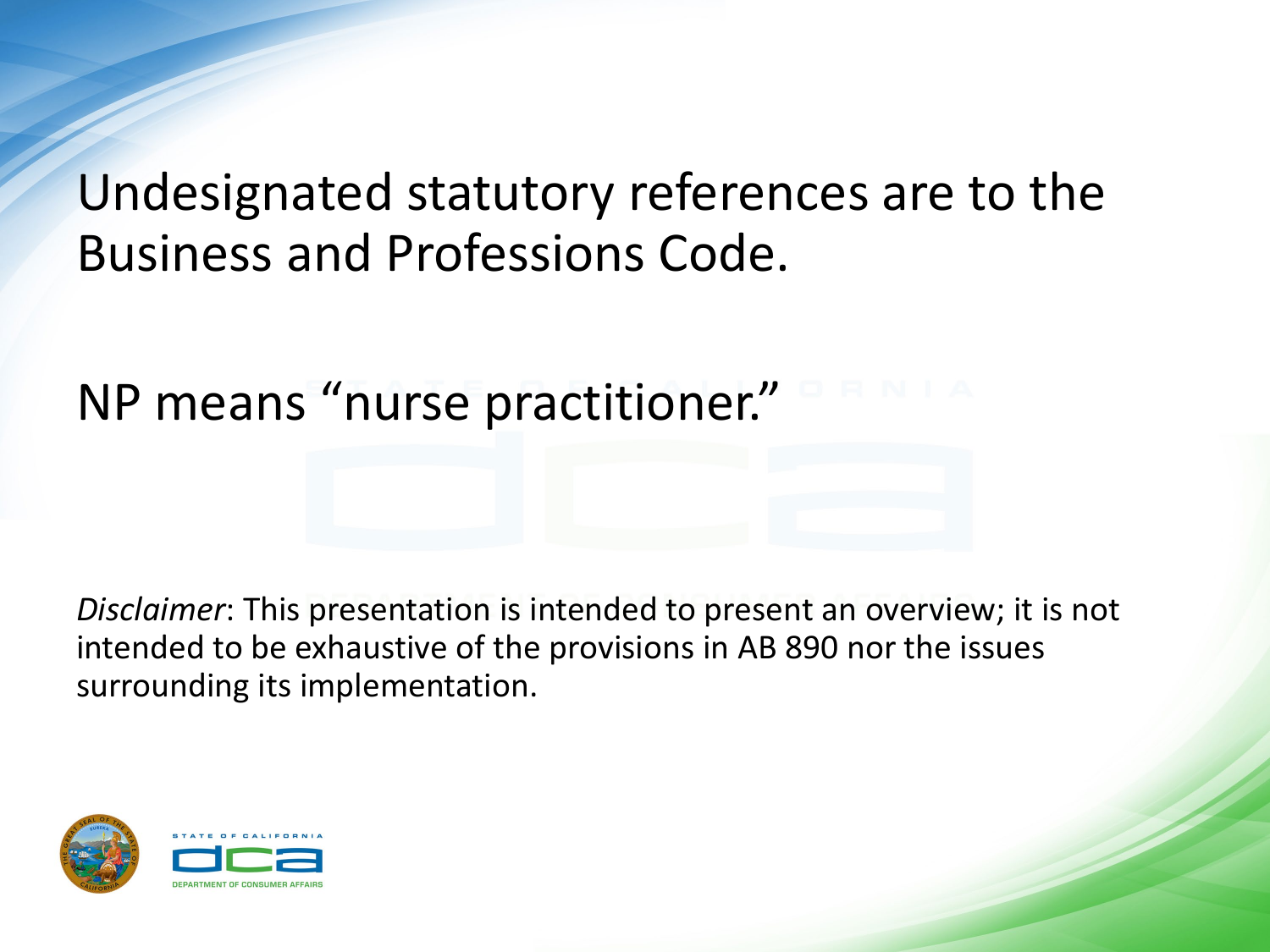## *Contents of Presentation*

- **Scope of practice of NPs prior to AB 890**
- **What did AB 890 do?**
- **Scope of practice for NPs under section 2837.103 & 2837.104**
- **General overview on scope of authority to develop regulations to implement statute**

- **Regulations that may be needed to implement AB 890**
- **What has the BRN done so far?**

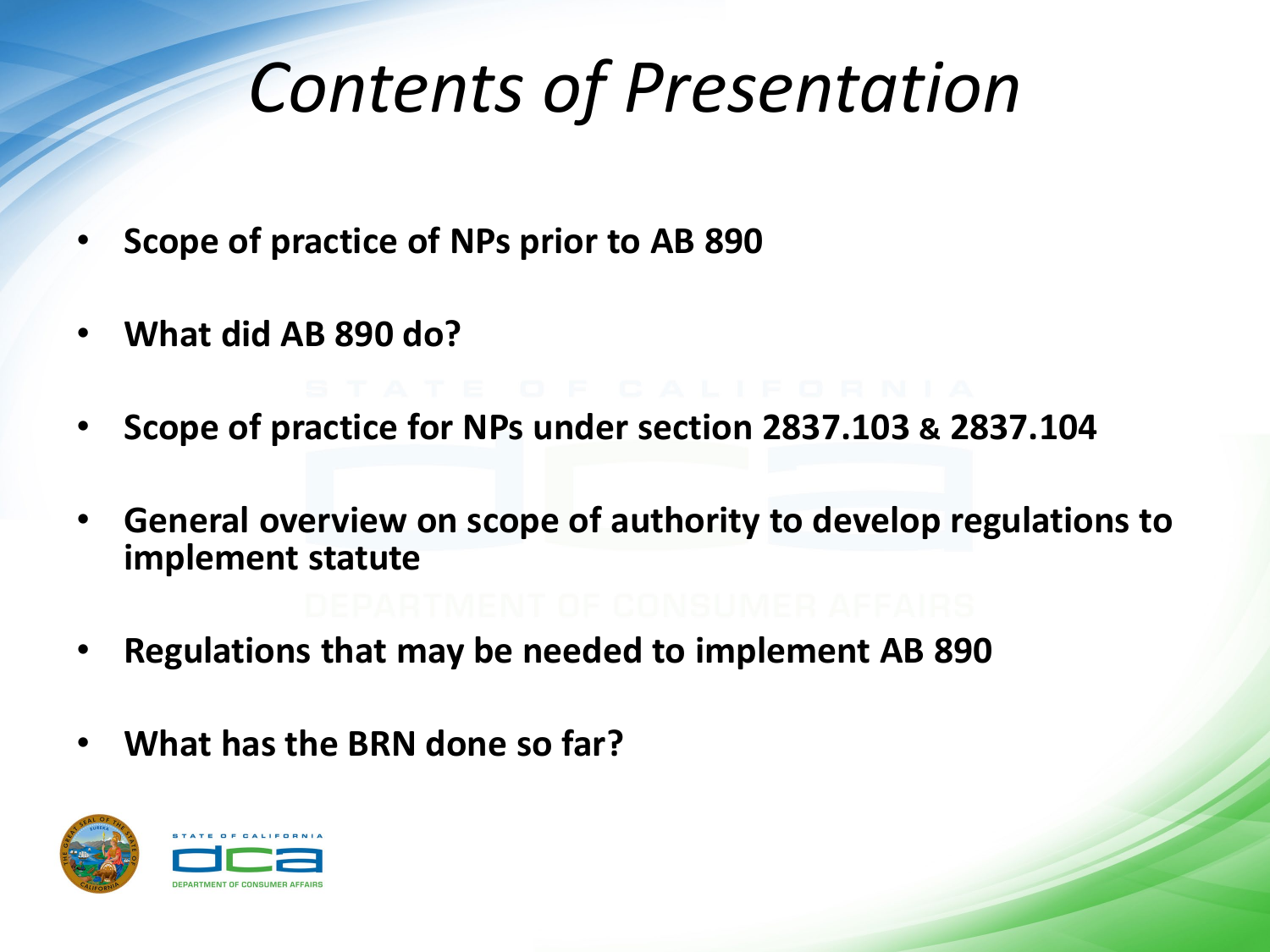### *Scope of practice of NPs prior to AB 890\**

\*Note: this method of practice is still available to NPs after the passage of [AB 890](https://leginfo.legislature.ca.gov/faces/billTextClient.xhtml?bill_id=201920200AB890)

NPs may practice pursuant to *standardized procedures*.

 – "Standardized procedures" is defined at section [2725](https://leginfo.legislature.ca.gov/faces/codes_displaySection.xhtml?lawCode=BPC§ionNum=2725.), subdivision (c); further clarification is found at California Code of Regulations, title 16, sections [1470-1474.](https://govt.westlaw.com/calregs/Browse/Home/California/CaliforniaCodeofRegulations?guid=IB46A3F40D48E11DEBC02831C6D6C108E&originationContext=documenttoc&transitionType=Default&contextData=(sc.Default))

 In addition to the full scope of authority of RNs under section 2725, NPs may, pursuant to standardized procedures and other statutory limitations,:

- Order durable medical equipment (§ [2835.7\(](https://leginfo.legislature.ca.gov/faces/codes_displaySection.xhtml?lawCode=BPC§ionNum=2835.7.)a)(1))
- Certify disability  $(§ 2835.7(a)(2))$  $(§ 2835.7(a)(2))$  $(§ 2835.7(a)(2))$
- Approve or modify a plan of treatment or plan of home health care (§ [2835.7](https://leginfo.legislature.ca.gov/faces/codes_displaySection.xhtml?lawCode=BPC§ionNum=2835.7.)(a)(3))
- • Furnish drugs or devices "consistent with the practitioner's educational preparation or for which clinical competency has been established and maintained," under physician and surgeon supervision (§ [2836.1\)](https://leginfo.legislature.ca.gov/faces/codes_displaySection.xhtml?lawCode=BPC§ionNum=2836.1.)
	- – Supervision must include (1) collaboration on the development of the standardized procedure, (2) approval of the standardized procedure, and (3) availability by telephonic contact at the time of patient examination by the nurse practitioner.
- • Furnish or order buprenorphine (in compliance with the Comprehensive Addiction Recovery Act) without physician and surgeon supervision (§ [2836.4](https://leginfo.legislature.ca.gov/faces/codes_displaySection.xhtml?lawCode=BPC§ionNum=2836.4.))

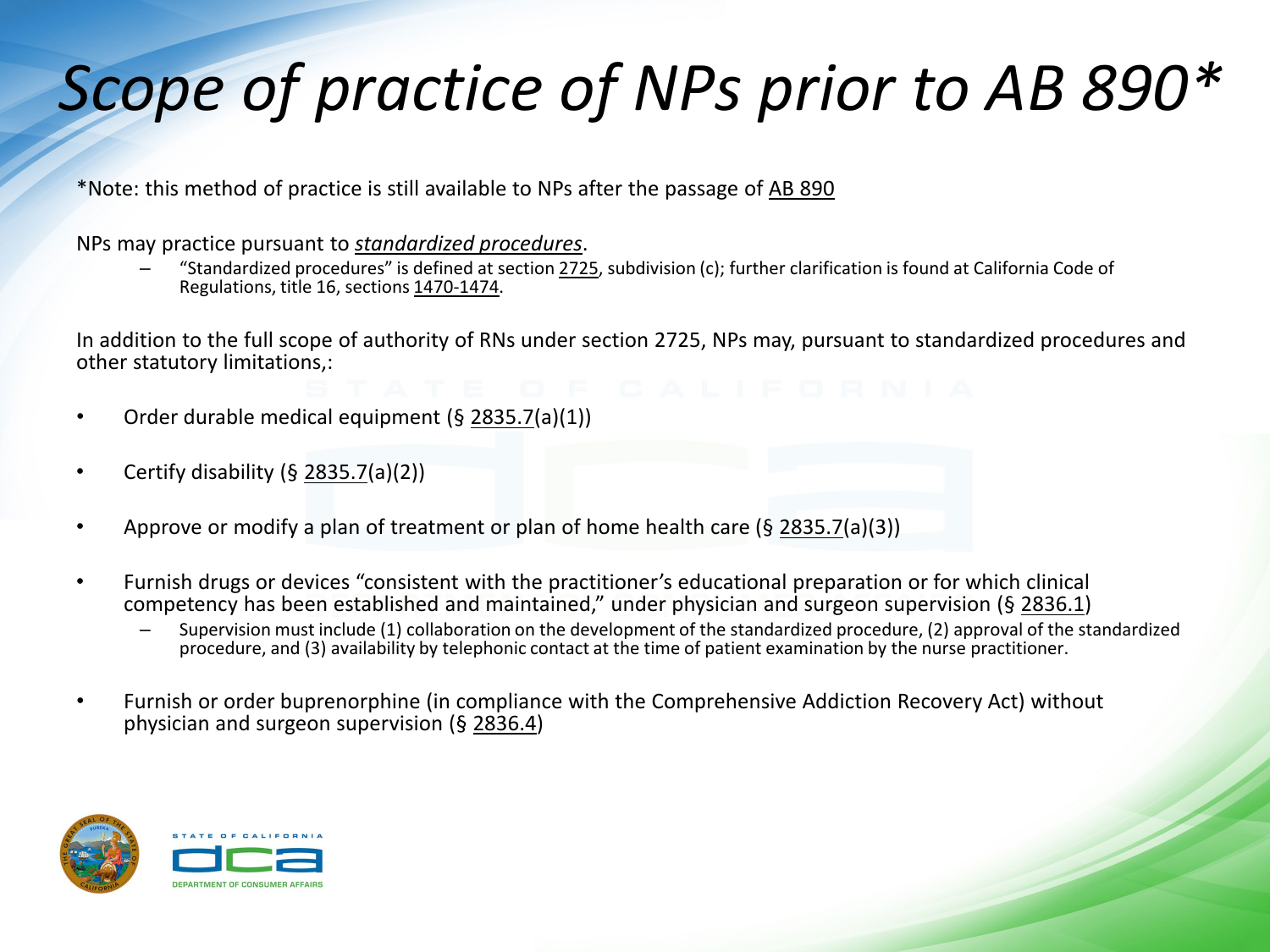## *What did AB 890 do?*

- Established Article 8.5 in the Nursing Practice Act, laying out statutory provisions that will allow NPs to practice without the use of standardized procedures (section [2837.103](https://leginfo.legislature.ca.gov/faces/codes_displaySection.xhtml?lawCode=BPC§ionNum=2837.103.) and [2837.104\)](https://leginfo.legislature.ca.gov/faces/codes_displaySection.xhtml?lawCode=BPC§ionNum=2837.104.)
- • Established the Nurse Practitioner Advisory Committee within the Board of Registered Nursing to advise the board on matters relating to nurse practitioners, including disciplinary action against nurse practitioners
- Extended the prohibitions of section 650.01 to NPs practicing independently under section [2837.103](https://leginfo.legislature.ca.gov/faces/codes_displaySection.xhtml?lawCode=BPC§ionNum=2837.103.) or [2837.104](https://leginfo.legislature.ca.gov/faces/codes_displaySection.xhtml?lawCode=BPC§ionNum=2837.104.)
	- – Section 650.01 makes it a misdemeanor for specified healing arts practitioners to refer a patient to another practitioner/entity for certain services, if the licensee or their immediate family has a financial interest with the person/entity that receives the referral.
- Extended the requirement of section 805 to NPs practicing independently under section [2837.103](https://leginfo.legislature.ca.gov/faces/codes_displaySection.xhtml?lawCode=BPC§ionNum=2837.103.) or [2837.104](https://leginfo.legislature.ca.gov/faces/codes_displaySection.xhtml?lawCode=BPC§ionNum=2837.104.).
	- – Section 805 requires certain peer review organizations to file an "805 report" with the applicable healing arts board, providing information about adverse actions taken against certain healing arts licensees for medical disciplinary cause.
- • Directed the Board to work with the DCA Office of Professional Examination Services on an occupational analysis, an assessment of the competencies tested by the national NP exam, and a determination of whether a supplemental exam is necessary to validate competency for independent practice
- • Delegated certain other tasks to the Board of Registered Nursing to carry out in order to clarify and implement the provisions of the bill.
	- – Although AB 890 took effect January 1, 2021, the bill, by its own terms, required that the BRN take certain actions before NPs could begin to qualify for expanded practice authority.

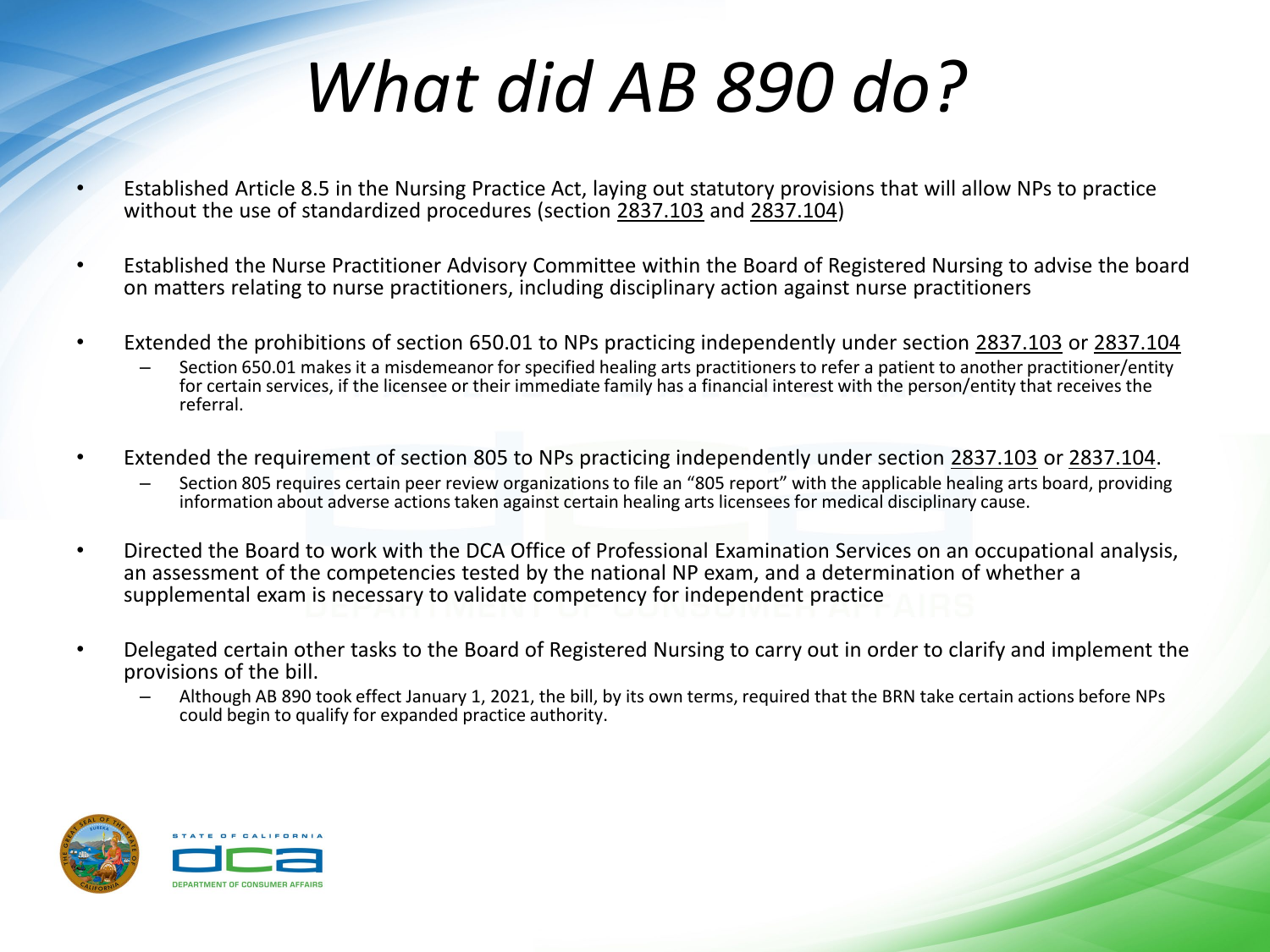## *Scope of practice for NPs under sections 2837.103 & 2837.104*

Section [2837.103](https://leginfo.legislature.ca.gov/faces/codes_displaySection.xhtml?lawCode=BPC§ionNum=2837.103.) allows NPs to perform specified *organizations* (§ 2837.103(a)(2)), if the NP meets certain functions (§ 2837.103(c)), *in specified settings/*  requirements (§ 2837.103(a)(1)(A)-(C)).

Section [2837.104](https://leginfo.legislature.ca.gov/faces/codes_displaySection.xhtml?lawCode=BPC§ionNum=2837.104.) allows NPs to perform specified functions (§ 2837.103(c)), *without regard to setting/organization*, if the NP possesses an active certification and meets certain requirements (§§

2837.103(a)(1)(A)-(C) & 2837.104(b)(1)(A)-(C)).

 – Also allows certified NPs to be on the membership of an organized medical staff, and vote at meetings of the department to which they are assigned.



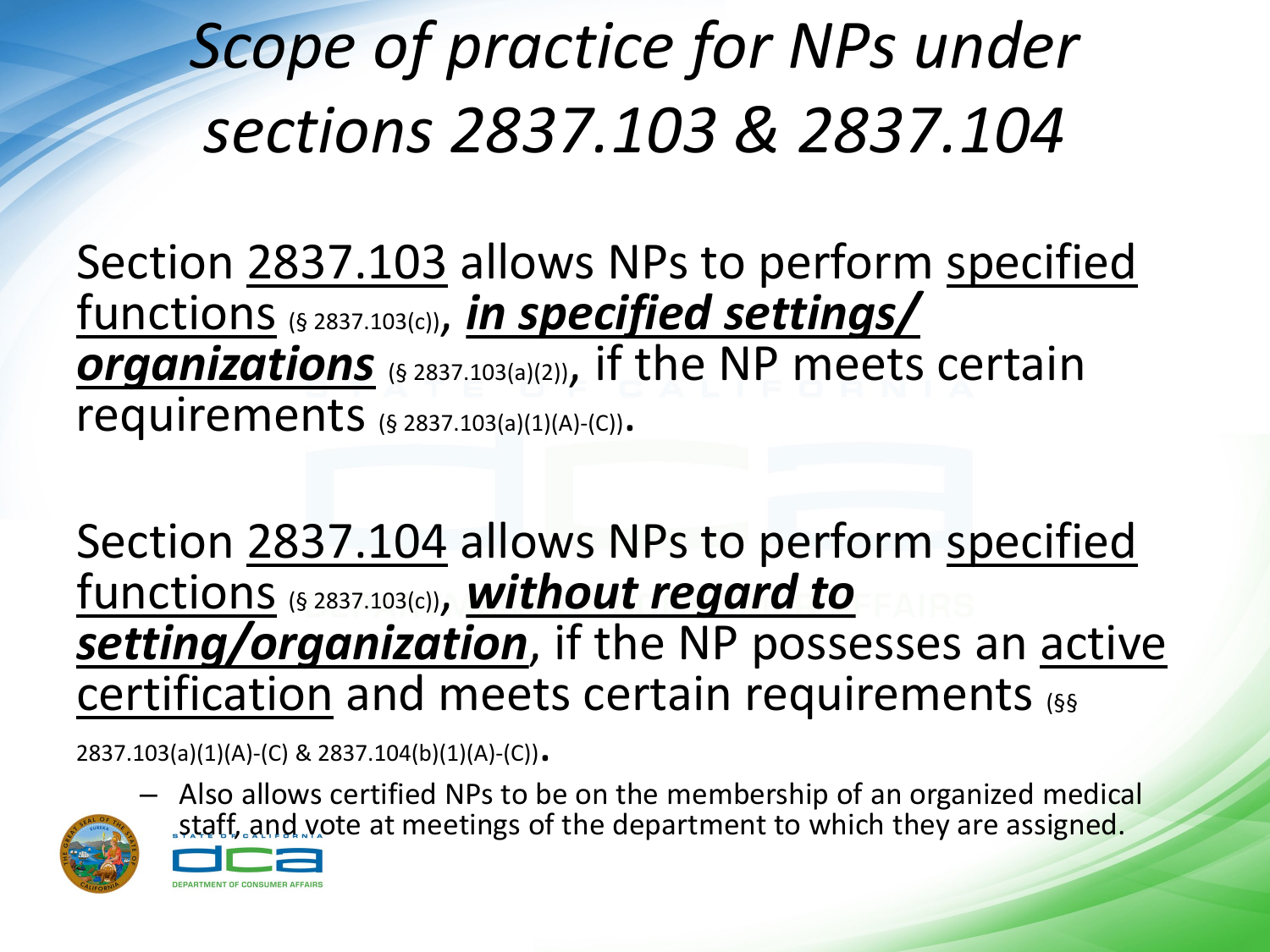(1) Notwithstanding any other law, a nurse practitioner may perform the functions specified in subdivision (c) pursuant to that subdivision, in a setting or organization specified in paragraph (2) pursuant to that paragraph, if the nurse practitioner has successfully satisfied the following requirements:

(A) Passed a national nurse practitioner board certification examination and, if applicable, any supplemental examination developed pursuant to paragraph (3) of subdivision (a) of Section 2837.105.

 (B) Holds a certification as a nurse practitioner from a national certifying body accredited by the National Commission for Certifying Agencies or the American Board of Nursing Specialties and recognized by the board.

 (C) Provides documentation that educational training was consistent with standards established by the board pursuant to Section 2836 and any applicable regulations as they specifically relate to requirements for clinical practice hours. Online educational programs that do not include mandatory clinical hours shall not meet this requirement.

(D) Has completed a transition to practice in California of a minimum of three full-time equivalent years of practice or 4600 hours.

 (2) A nurse practitioner who meets all of the requirements of paragraph (1) may practice, including, but not limited to, performing the functions authorized pursuant to subdivision (c), in one of the following settings or organizations in which one or more physicians and surgeons practice with the nurse practitioner without standardized procedures:

(A) A clinic, as defined in Section 1200 of the Health and Safety Code.

(B) A health facility, as defined in Section 1250 of the Health and Safety Code, except for the following:

(i) A correctional treatment center, as defined in paragraph (1) of subdivision (j) of Section 1250 of the Health and Safety Code.

(ii) A state hospital, as defined in Section 4100 of the Welfare and Institutions Code.

(C) A facility described in Chapter 2.5 (commencing with Section 1440) of Division 2 of the Health and Safety Code.

 (D) A medical group practice, including a professional medical corporation, as defined in Section 2406, another form of corporation controlled by physicians and surgeons, a medical partnership, a medical foundation exempt from licensure, or another lawfully organized group of physicians and surgeons that provides health care services.

(E) A home health agency, as defined in Section 1727 of the Health and Safety Code.

(F) A hospice facility licensed pursuant to Chapter 8.5 (commencing with Section 1745) of Division 2 of the Health and Safety Code.

 (3) In health care agencies that have governing bodies, as defined in Division 5 of Title 22 of the California Code of Regulations, including, but not limited to, Sections 70701 and 70703 of Title 22 of the California Code of Regulations, the following apply:

(A) A nurse practitioner shall adhere to all applicable bylaws.

(B) A nurse practitioner shall be eligible to serve on medical staff and hospital committees.

 (C) A nurse practitioner shall be eligible to attend meetings of the department to which the nurse practitioner is assigned. A nurse practitioner shall not vote at department, division, or other meetings unless the vote is regarding the determination of nurse practitioner privileges with the organization, peer review of nurse practitioner clinical practice, whether a licensee's employment is in the best interest of the communities served by a hospital pursuant to Section 2401, or the vote is otherwise allowed by the applicable bylaws.

(b) An entity described in subparagraphs (A) to (F), inclusive, of paragraph (2) of subdivision (a) shall not interfere with, control, or otherwise direct the professional judgment of a nurse practitioner functioning pursu this section in a manner prohibited by Section 2400 or any other law.

 (c) In addition to any other practices authorized by law, a nurse practitioner who meets the requirements of paragraph (1) of subdivision (a) may perform the following functions without standardized procedures in accordance with their education and training:

(1) Conduct an advanced assessment.

(2)

(A) Order, perform, and interpret diagnostic procedures.

 (B) For radiologic procedures, a nurse practitioner can order diagnostic procedures and utilize the findings or results in treating the patient. A nurse practitioner may perform or interpret clinical laboratory procedures that they are permitted to perform under Section 1206 and under the federal Clinical Laboratory Improvement Act (CLIA).

(3) Establish primary and differential diagnoses.

(4) Prescribe, order, administer, dispense, procure, and furnish therapeutic measures, including, but not limited to, the following:

(A) Diagnose, prescribe, and institute therapy or referrals of patients to health care agencies, health care providers, and community resources.

(B) Prescribe, administer, dispense, and furnish pharmacological agents, including over-the-counter, legend, and controlled substances.

 (C) Plan and initiate a therapeutic regimen that includes ordering and prescribing nonpharmacological interventions, including, but not limited to, durable medical equipment, medical devices, nutrition, blood and blood products, and diagnostic and supportive services, including, but not limited to, home health care, hospice, and physical and occupational therapy.

(5) After performing a physical examination, certify disability pursuant to Section 2708 of the Unemployment Insurance Code.

(6) Delegate tasks to a medical assistant pursuant to Sections 1206.5, 2069, 2070, and 2071, and Article 2 (commencing with Section 1366) of Chapter 3 of Division 13 of Title 16 of the California Code of



(a)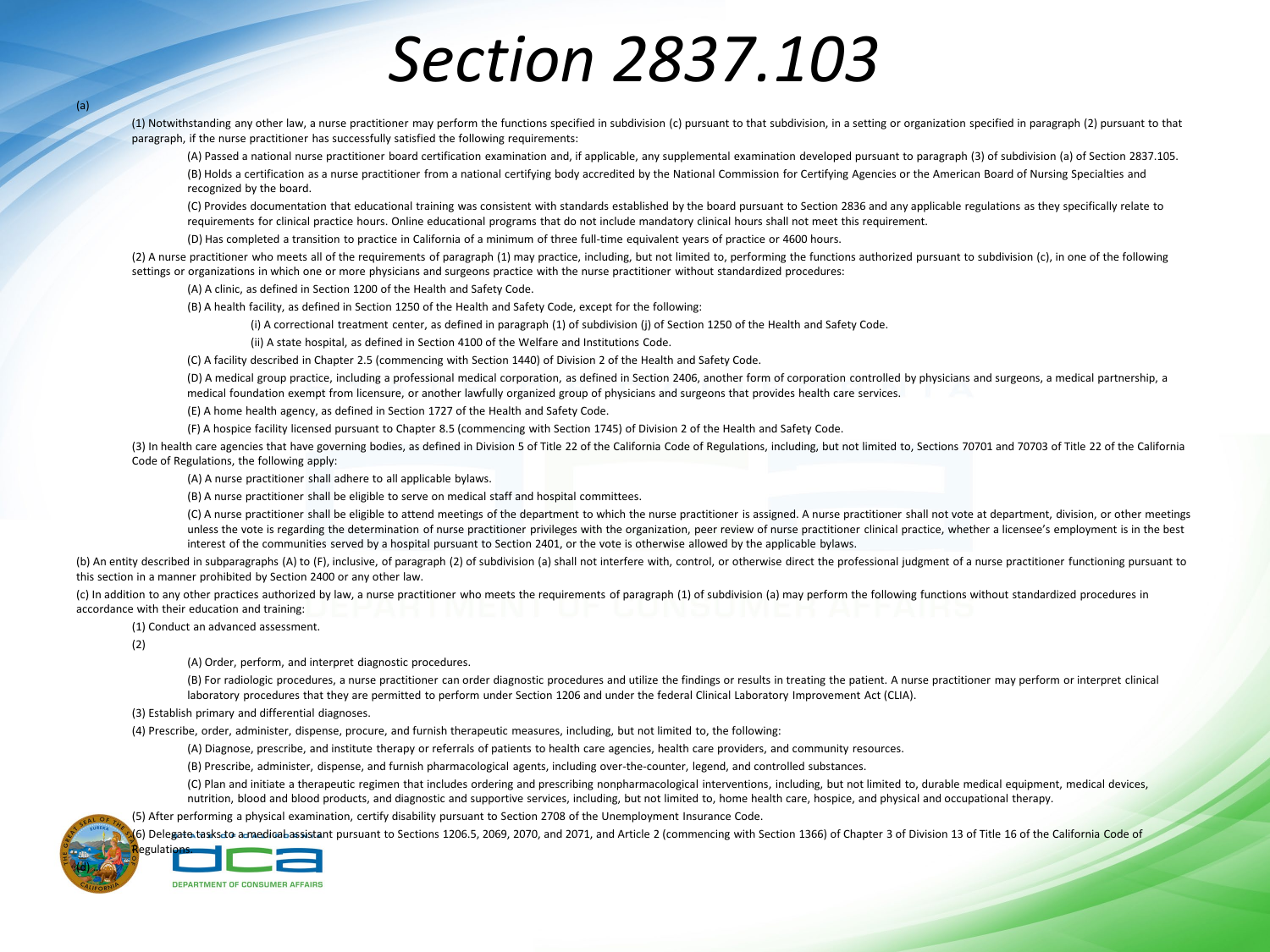#### *Section 2837.103 (cont'd)*

 (d) A nurse practitioner shall verbally inform all new patients in a language understandable to the patient that a nurse practitioner is not a physician and surgeon. For purposes of Spanish language speakers, the nurse practitioner shall use the standardized phrase "enfermera especializada."

 (e) A nurse practitioner shall post a notice in a conspicuous location accessible to public view that the nurse practitioner is regulated by the Board of Registered Nursing. The notice shall include the board's telephone number and the internet website where the nurse practitioner's license may be checked and complaints against the nurse practitioner may be made.

 (f) A nurse practitioner shall refer a patient to a physician and surgeon or other licensed health care provider if a situation or condition of a patient is beyond the scope of the education and training of the nurse practitioner.

 (g) A nurse practitioner practicing under this section shall have professional liability insurance appropriate for the practice setting. (h) Any health care setting operated by the Department of Corrections and Rehabilitation is exempt from this section.



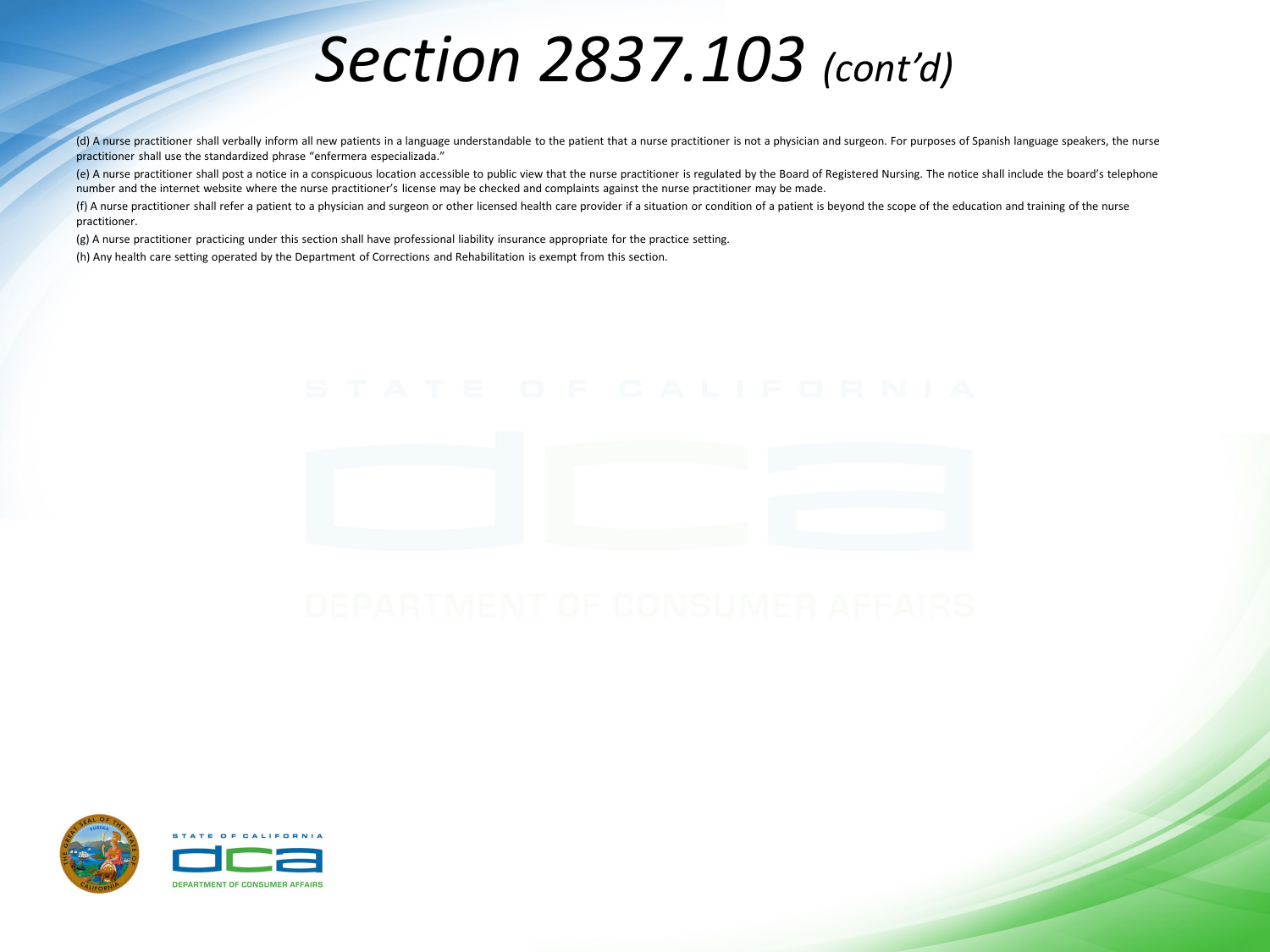*Re*<br>for

| (a)                                                                                                                                                                                                                                                                                                                                                                                                                       |                                                                                                                                                                                                                                                                                                                                                     |                                                                                                                                                                                                                                                                                                                                                           |  |
|---------------------------------------------------------------------------------------------------------------------------------------------------------------------------------------------------------------------------------------------------------------------------------------------------------------------------------------------------------------------------------------------------------------------------|-----------------------------------------------------------------------------------------------------------------------------------------------------------------------------------------------------------------------------------------------------------------------------------------------------------------------------------------------------|-----------------------------------------------------------------------------------------------------------------------------------------------------------------------------------------------------------------------------------------------------------------------------------------------------------------------------------------------------------|--|
|                                                                                                                                                                                                                                                                                                                                                                                                                           | paragraph, if the nurse practitioner has successfully satisfied the following requirements:                                                                                                                                                                                                                                                         | (1) Notwithstanding any other law, a nurse practitioner may perform the functions specified in subdivision (c) pursuant to that subdivision, in a setting or organization specified in paragraph (2) pursuant to that                                                                                                                                     |  |
|                                                                                                                                                                                                                                                                                                                                                                                                                           |                                                                                                                                                                                                                                                                                                                                                     | (A) Passed a national nurse practitioner board certification examination and, if applicable, any supplemental examination developed pursuant to paragraph (3) of subdivision (a) of Section 2837.105.                                                                                                                                                     |  |
| <b>Requirements</b>                                                                                                                                                                                                                                                                                                                                                                                                       | recognized by the board.                                                                                                                                                                                                                                                                                                                            | (B) Holds a certification as a nurse practitioner from a national certifying body accredited by the National Commission for Certifying Agencies or the American Board of Nursing Specialties and                                                                                                                                                          |  |
| for 103 NPs                                                                                                                                                                                                                                                                                                                                                                                                               |                                                                                                                                                                                                                                                                                                                                                     | (C) Provides documentation that educational training was consistent with standards established by the board pursuant to Section 2836 and any applicable regulations as they specifically relate to<br>requirements for clinical practice hours. Online educational programs that do not include mandatory clinical hours shall not meet this requirement. |  |
|                                                                                                                                                                                                                                                                                                                                                                                                                           |                                                                                                                                                                                                                                                                                                                                                     | (D) Has completed a transition to practice in California of a minimum of three full-time equivalent years of practice or 4600 hours.                                                                                                                                                                                                                      |  |
| (2) A nurse practitioner who meets all of the requirements of paragraph (1) may practice, including, but not limited to, performing the functions authorized pursuant to subdivision (c), in one of the following<br>settings or organizations in which one or more physicians and surgeons practice with the nurse practitioner without standardized procedures:                                                         |                                                                                                                                                                                                                                                                                                                                                     |                                                                                                                                                                                                                                                                                                                                                           |  |
| Settings/                                                                                                                                                                                                                                                                                                                                                                                                                 | (A) A clinic, as defined in Section 1200 of the Health and Safety Code.                                                                                                                                                                                                                                                                             |                                                                                                                                                                                                                                                                                                                                                           |  |
|                                                                                                                                                                                                                                                                                                                                                                                                                           | (B) A health facility, as defined in Section 1250 of the Health and Safety Code, except for the following:                                                                                                                                                                                                                                          |                                                                                                                                                                                                                                                                                                                                                           |  |
| organizations                                                                                                                                                                                                                                                                                                                                                                                                             |                                                                                                                                                                                                                                                                                                                                                     | (i) A correctional treatment center, as defined in paragraph (1) of subdivision (i) of Section 1250 of the Health and Safety Code.                                                                                                                                                                                                                        |  |
| in which 103                                                                                                                                                                                                                                                                                                                                                                                                              |                                                                                                                                                                                                                                                                                                                                                     | (ii) A state hospital, as defined in Section 4100 of the Welfare and Institutions Code.                                                                                                                                                                                                                                                                   |  |
| <b>NPs may</b>                                                                                                                                                                                                                                                                                                                                                                                                            |                                                                                                                                                                                                                                                                                                                                                     | (C) A facility described in Chapter 2.5 (commencing with Section 1440) of Division 2 of the Health and Safety Code.                                                                                                                                                                                                                                       |  |
| perform<br>additional                                                                                                                                                                                                                                                                                                                                                                                                     | (D) A medical group practice, including a professional medical corporation, as defined in Section 2406, another form of corporation controlled by physicians and surgeons, a medical partnership, a<br>medical foundation exempt from licensure, or another lawfully organized group of physicians and surgeons that provides health care services. |                                                                                                                                                                                                                                                                                                                                                           |  |
|                                                                                                                                                                                                                                                                                                                                                                                                                           | (E) A home health agency, as defined in Section 1727 of the Health and Safety Code.                                                                                                                                                                                                                                                                 |                                                                                                                                                                                                                                                                                                                                                           |  |
| functions W/o                                                                                                                                                                                                                                                                                                                                                                                                             |                                                                                                                                                                                                                                                                                                                                                     | (F) A hospice facility licensed pursuant to Chapter 8.5 (commencing with Section 1745) of Division 2 of the Health and Safety Code.                                                                                                                                                                                                                       |  |
| standardized<br>(\$) In health care agencies that have governing bodies, as defined in Division 5 of Title 22 of the California Code of Regulations, including, but not limited to, Sections 70701 and 70703 of Title 22 of the California                                                                                                                                                                                |                                                                                                                                                                                                                                                                                                                                                     |                                                                                                                                                                                                                                                                                                                                                           |  |
| procedures                                                                                                                                                                                                                                                                                                                                                                                                                | Code of Regulations, the following apply:                                                                                                                                                                                                                                                                                                           |                                                                                                                                                                                                                                                                                                                                                           |  |
|                                                                                                                                                                                                                                                                                                                                                                                                                           | (A) A nurse practitioner shall adhere to all applicable bylaws.                                                                                                                                                                                                                                                                                     |                                                                                                                                                                                                                                                                                                                                                           |  |
| (B) A nurse practitioner shall be eligible to serve on medical staff and hospital committees.                                                                                                                                                                                                                                                                                                                             |                                                                                                                                                                                                                                                                                                                                                     |                                                                                                                                                                                                                                                                                                                                                           |  |
| (C) A nurse practitioner shall be eligible to attend meetings of the department to which the nurse practitioner is assigned. A nurse practitioner shall not vote at department, division, or other meetings<br>unless the vote is regarding the determination of nurse practitioner privileges with the organization, peer review of nurse practitioner clinical practice, whether a licensee's employment is in the best |                                                                                                                                                                                                                                                                                                                                                     |                                                                                                                                                                                                                                                                                                                                                           |  |
|                                                                                                                                                                                                                                                                                                                                                                                                                           |                                                                                                                                                                                                                                                                                                                                                     | interest of the communities served by a hospital pursuant to Section 2401, or the vote is otherwise allowed by the applicable bylaws.                                                                                                                                                                                                                     |  |
|                                                                                                                                                                                                                                                                                                                                                                                                                           |                                                                                                                                                                                                                                                                                                                                                     | (b) An entity described in subparagraphs (A) to (F), inclusive, of paragraph (2) of subdivision (a) shall not interfere with, control, or otherwise direct the professional judgment of a nurse practitioner functioning pursu                                                                                                                            |  |
|                                                                                                                                                                                                                                                                                                                                                                                                                           | this section in a manner prohibited by Section 2400 or any other law.<br>(c) In addition to any other practices authorized by law, a nurse practitioner who meets the requirements of paragraph (1) of subdivision (a) may perform the following functions without standardized procedures in<br>accordance with their education and training:      |                                                                                                                                                                                                                                                                                                                                                           |  |
|                                                                                                                                                                                                                                                                                                                                                                                                                           | (1) Conduct an advanced assessment.                                                                                                                                                                                                                                                                                                                 |                                                                                                                                                                                                                                                                                                                                                           |  |
| (2)                                                                                                                                                                                                                                                                                                                                                                                                                       |                                                                                                                                                                                                                                                                                                                                                     |                                                                                                                                                                                                                                                                                                                                                           |  |
| (A) Order, perform, and interpret diagnostic procedures.                                                                                                                                                                                                                                                                                                                                                                  |                                                                                                                                                                                                                                                                                                                                                     |                                                                                                                                                                                                                                                                                                                                                           |  |
| (B) For radiologic procedures, a nurse practitioner can order diagnostic procedures and utilize the findings or results in treating the patient. A nurse practitioner may perform or interpret clinical<br>laboratory procedures that they are permitted to perform under Section 1206 and under the federal Clinical Laboratory Improvement Act (CLIA).                                                                  |                                                                                                                                                                                                                                                                                                                                                     |                                                                                                                                                                                                                                                                                                                                                           |  |
| (3) Establish primary and differential diagnoses.                                                                                                                                                                                                                                                                                                                                                                         |                                                                                                                                                                                                                                                                                                                                                     |                                                                                                                                                                                                                                                                                                                                                           |  |
| (4) Prescribe, order, administer, dispense, procure, and furnish therapeutic measures, including, but not limited to, the following:                                                                                                                                                                                                                                                                                      |                                                                                                                                                                                                                                                                                                                                                     |                                                                                                                                                                                                                                                                                                                                                           |  |
| (A) Diagnose, prescribe, and institute therapy or referrals of patients to health care agencies, health care providers, and community resources.                                                                                                                                                                                                                                                                          |                                                                                                                                                                                                                                                                                                                                                     |                                                                                                                                                                                                                                                                                                                                                           |  |
| (B) Prescribe, administer, dispense, and furnish pharmacological agents, including over-the-counter, legend, and controlled substances.                                                                                                                                                                                                                                                                                   |                                                                                                                                                                                                                                                                                                                                                     |                                                                                                                                                                                                                                                                                                                                                           |  |
| (C) Plan and initiate a therapeutic regimen that includes ordering and prescribing nonpharmacological interventions, including, but not limited to, durable medical equipment, medical devices,                                                                                                                                                                                                                           |                                                                                                                                                                                                                                                                                                                                                     |                                                                                                                                                                                                                                                                                                                                                           |  |
| nutrition, blood and blood products, and diagnostic and supportive services, including, but not limited to, home health care, hospice, and physical and occupational therapy.                                                                                                                                                                                                                                             |                                                                                                                                                                                                                                                                                                                                                     |                                                                                                                                                                                                                                                                                                                                                           |  |
| (5) After performing a physical examination, certify disability pursuant to Section 2708 of the Unemployment Insurance Code.                                                                                                                                                                                                                                                                                              |                                                                                                                                                                                                                                                                                                                                                     |                                                                                                                                                                                                                                                                                                                                                           |  |
| (6) Delegate tasks to a medicabassistant pursuant to Sections 1206.5, 2069, 2070, and 2071, and Article 2 (commencing with Section 1366) of Chapter 3 of Division 13 of Title 16 of the California Code of                                                                                                                                                                                                                |                                                                                                                                                                                                                                                                                                                                                     |                                                                                                                                                                                                                                                                                                                                                           |  |
| <b>R</b> egulation                                                                                                                                                                                                                                                                                                                                                                                                        |                                                                                                                                                                                                                                                                                                                                                     |                                                                                                                                                                                                                                                                                                                                                           |  |
|                                                                                                                                                                                                                                                                                                                                                                                                                           | <b>DEPARTMENT OF CONSUMER AFFAIRS</b>                                                                                                                                                                                                                                                                                                               |                                                                                                                                                                                                                                                                                                                                                           |  |
|                                                                                                                                                                                                                                                                                                                                                                                                                           |                                                                                                                                                                                                                                                                                                                                                     | Additional functions that NPs qualifying under                                                                                                                                                                                                                                                                                                            |  |
|                                                                                                                                                                                                                                                                                                                                                                                                                           |                                                                                                                                                                                                                                                                                                                                                     | either section 2837.103 or 2837.104 may                                                                                                                                                                                                                                                                                                                   |  |

*perform w/o standardized procedures*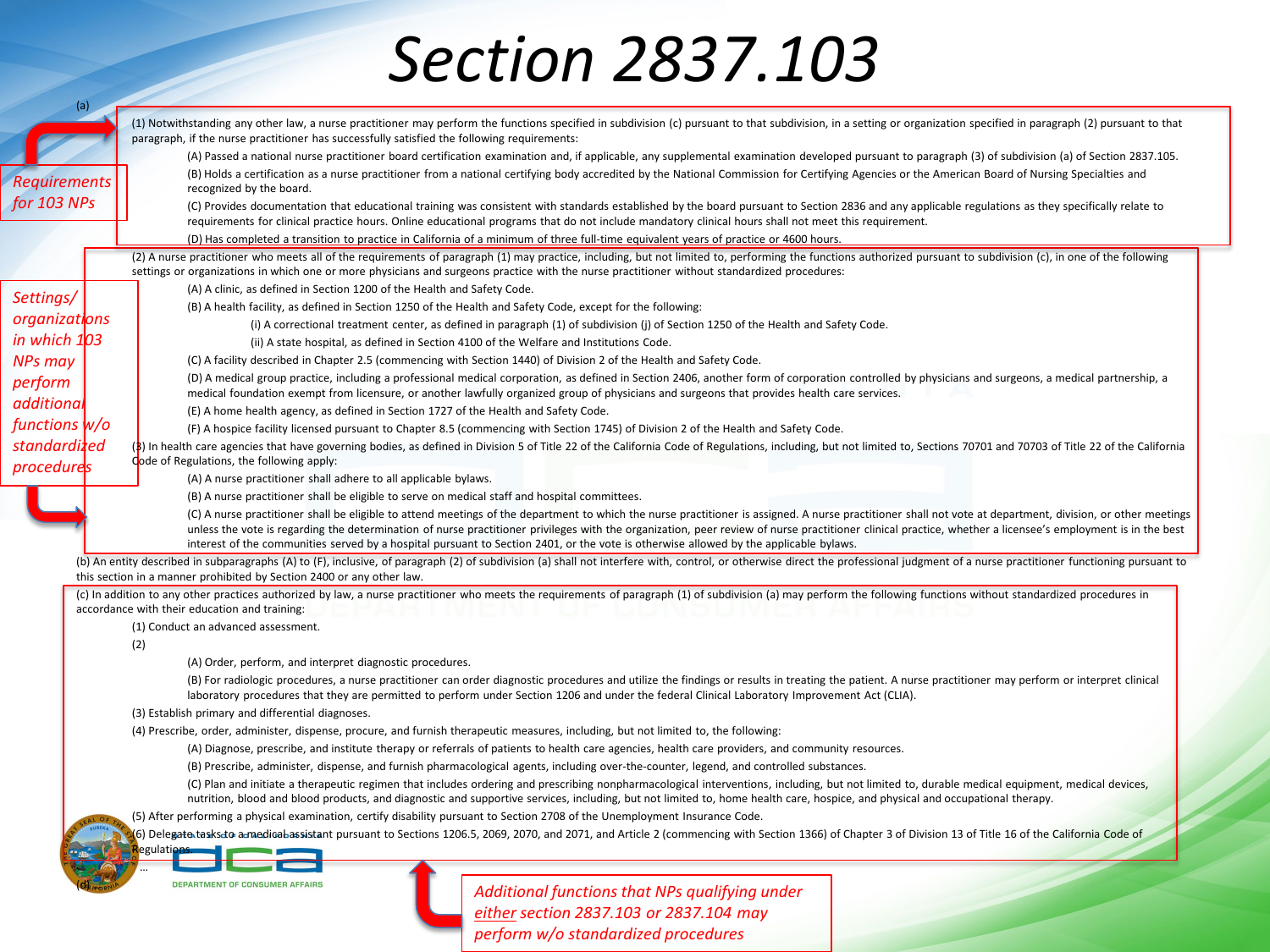(a) Beginning January 1, 2023, notwithstanding any other law, the following apply to a nurse practitioner who holds an active certification issued by the board pursuant to subdivision (b):

 (1) The nurse practitioner may perform the functions specified in subdivision (c) of Section 2837.103 pursuant to that subdivision outside of the settings or organizations specified under subparagraphs (A) to (F), inclusive, of paragraph (2) of subdivision (a) of Section 2837.103.

(2) Subject to subdivision (f) and any applicable conflict of interest policies of the bylaws, the nurse practitioner shall be eligible for membership of an organized medical staff.

(3) Subject to subdivision (f) and any applicable conflict of interest policies of the bylaws, a nurse practitioner member may vote at meetings of the department to which nurse practitioners are assigned.

(b)

 (1) The board shall issue a certificate to perform the functions specified in subdivision (c) of Section 2837.103 pursuant to that subdivision outside of the settings and organizations specified under subparagraphs (A) to (F), inclusive, of paragraph (2) of subdivision (a) of Section 2837.103, if the nurse practitioner satisfies all of the following requirements:

(A) The nurse practitioner meets all of the requirements specified in paragraph (1) of subdivision (a) of Section 2837.103.

(B) Holds a valid and active license as a registered nurse in California and a master's degree in nursing or in a clinical field related to nursing or a doctoral degree in nursing.

 (C) Has practiced as a nurse practitioner in good standing for at least three years, not inclusive of the transition to practice required pursuant to subparagraph (D) of paragraph (1) of subdivision (a) of Section 2837.103. The board may, at its discretion, lower this requirement for a nurse practitioner holding a Doctorate of Nursing Practice degree (DNP) based on practice experience gained in the course of doctoral education experience.

(2) The board may charge a fee in an amount sufficient to cover the reasonable regulatory cost of issuing the certificate.

(c) A nurse practitioner authorized to practice pursuant to this section shall comply with all of the following:

 (1) The nurse practitioner, consistent with applicable standards of care, shall not practice beyond the scope of their clinical and professional education and training, including specific areas of concentration and shall only practice within the limits of their knowledge and experience and national certification.

(2) The nurse practitioner shall consult and collaborate with other healing arts providers based on the clinical condition of the patient to whom health care is provided. Physician consultation shall be obtained as specified in the individual protocols and under the following circumstances:

(A) Emergent conditions requiring prompt medical intervention after initial stabilizing care has been started.

(B) Acute decompensation of patient situation.

(C) Problem which is not resolving as anticipated.

(D) History, physical, or lab findings inconsistent with the clinical perspective.

(E) Upon request of patient.

(3) The nurse practitioner shall establish a plan for referral of complex medical cases and emergencies to a physician and surgeon or other appropriate healing arts providers. The nurse practitioner shall have an identified referral plan specific to the practice area, that includes specific referral criteria. The referral plan shall address the following:

(A) Whenever situations arise which go beyond the competence, scope of practice, or experience of the nurse practitioner.

(B) Whenever patient conditions fail to respond to the management plan as anticipated.

(C) Any patient with acute decomposition or rare condition.

(D) Any patient conditions that do not fit the commonly accepted diagnostic pattern for a disease or disorder.

(E) All emergency situations after initial stabilizing care has been started.

 (d) A nurse practitioner shall verbally inform all new patients in a language understandable to the patient that a nurse practitioner is not a physician and surgeon. For purposes of Spanish language speakers, the nurse practitioner shall use the standardized phrase "enfermera especializada."

 (e) A nurse practitioner shall post a notice in a conspicuous location accessible to public view that the nurse practitioner is regulated by the Board of Registered Nursing. The notice shall include the board's telephone number and internet website where the nurse practitioner's license may be checked and complaints against the nurse practitioner may be made.

(f) A nurse practitioner practicing pursuant to this section shall maintain professional liability insurance appropriate for the practice setting.

(g) For purposes of this section, corporations and other artificial legal entities shall have no professional rights, privileges, or powers.

(h) Subdivision (g) shall not apply to a nurse practitioner if either of the following apply:

(1) The certificate issued pursuant to this section is inactive, surrendered, revoked, or otherwise restricted by the board.

(2) The nurse practitioner is employed pursuant to the exemptions under Section 2401.



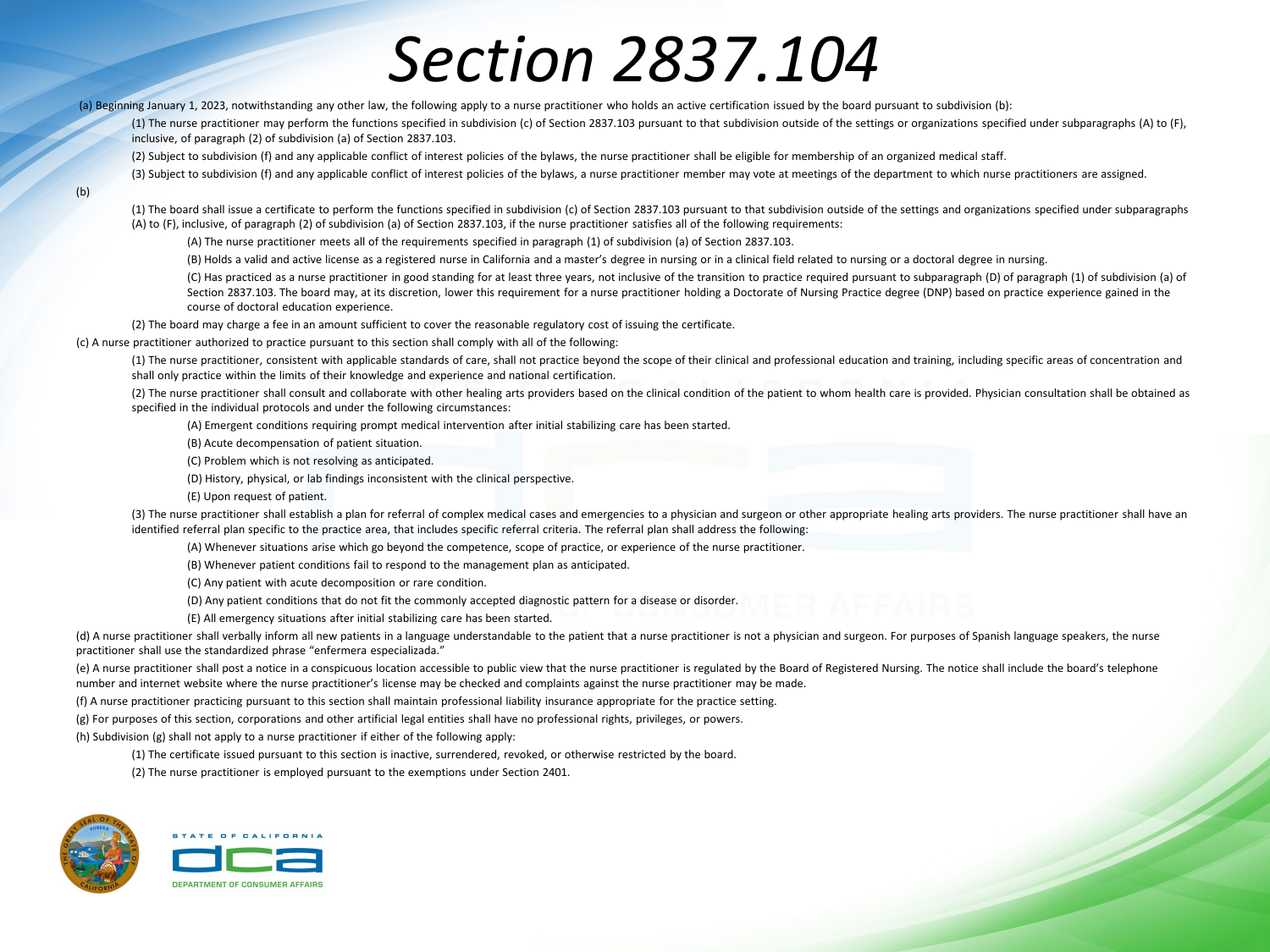*Add'l functions allowed under § 2837.104 w/o standardized procedures – relates back to § 2837.103; permissible "outside of the settings or organizations specified" in § 2837.103* 

(3) Subject to subdivision (f) and any applicable conflict of interest policies of the bylaws, a nurse practitioner member may vote at meetings of the department to which nurse practitioners are assigned. (b) (1) The board shall issue a certificate to perform the functions specified in subdivision (c) of Section 2837.103 pursuant to that subdivision outside of the settings and organizations specified under subparagraphs (A) to (F), inclusive, of paragraph (2) of subdivision (a) of Section 2837.103, if the nurse practitioner satisfies all of the following requirements: (A) The nurse practitioner meets all of the requirements specified in paragraph (1) of subdivision (a) of Section 2837.103. (B) Holds a valid and active license as a registered nurse in California and a master's degree in nursing or in a clinical field related to nursing or a doctoral degree in nursing. (C) Has practiced as a nurse practitioner in good standing for at least three years, not inclusive of the transition to practice required pursuant to subparagraph (D) of paragraph (1) of subdivision (a) of Section 2837.103. The board may, at its discretion, lower this requirement for a nurse practitioner holding a Doctorate of Nursing Practice degree (DNP) based on practice experience gained in the course of doctoral education experience. (2) The board may charge a fee in an amount sufficient to cover the reasonable regulatory cost of issuing the certificate. (a) Beginning January 1, 2023, notwithstanding any other law, the following apply to a nurse practitioner who holds an active certification issued by the board pursuant to subdivision (b): (1) The nurse practitioner may perform the functions specified in subdivision (c) of Section 2837.103 pursuant to that subdivision outside of the settings or organizations specified under subparagraphs (A) to (F), inclusive, of paragraph (2) of subdivision (a) of Section 2837.103. (2) Subject to subdivision (f) and any applicable conflict of interest policies of the bylaws, the nurse practitioner shall be eligible for membership of an organized medical staff. (c) A nurse practitioner authorized to practice pursuant to this section shall comply with all of the following: (1) The nurse practitioner, consistent with applicable standards of care, shall not practice beyond the scope of their clinical and professional education and training, including specific areas of concentration and shall only practice within the limits of their knowledge and experience and national certification. (2) The nurse practitioner shall consult and collaborate with other healing arts providers based on the clinical condition of the patient to whom health care is provided. Physician consultation shall be obtained as specified in the individual protocols and under the following circumstances: (A) Emergent conditions requiring prompt medical intervention after initial stabilizing care has been started. (B) Acute decompensation of patient situation. (C) Problem which is not resolving as anticipated. (D) History, physical, or lab findings inconsistent with the clinical perspective. (3) The nurse practitioner shall establish a plan for referral of complex medical cases and emergencies to a physician and surgeon or other appropriate healing arts providers. The nurse practitioner shall have an identified referral plan specific to the practice area, that includes specific referral criteria. The referral plan shall address the following: (A) Whenever situations arise which go beyond the competence, scope of practice, or experience of the nurse practitioner. (B) Whenever patient conditions fail to respond to the management plan as anticipated. (C) Any patient with acute decomposition or rare condition. *Add'l requirements for 104 NPs (in addition to requirements at § 2837.103(a)(1)(A)-(D))*  (E) Upon request of patient.

(D) Any patient conditions that do not fit the commonly accepted diagnostic pattern for a disease or disorder.

(E) All emergency situations after initial stabilizing care has been started.

 (d) A nurse practitioner shall verbally inform all new patients in a language understandable to the patient that a nurse practitioner is not a physician and surgeon. For purposes of Spanish language speakers, the nurse practitioner shall use the standardized phrase "enfermera especializada."

 (e) A nurse practitioner shall post a notice in a conspicuous location accessible to public view that the nurse practitioner is regulated by the Board of Registered Nursing. The notice shall include the board's telephone number and internet website where the nurse practitioner's license may be checked and complaints against the nurse practitioner may be made.

(f) A nurse practitioner practicing pursuant to this section shall maintain professional liability insurance appropriate for the practice setting.

(g) For purposes of this section, corporations and other artificial legal entities shall have no professional rights, privileges, or powers.

(h) Subdivision (g) shall not apply to a nurse practitioner if either of the following apply:

(1) The certificate issued pursuant to this section is inactive, surrendered, revoked, or otherwise restricted by the board.

(2) The nurse practitioner is employed pursuant to the exemptions under Section 2401.



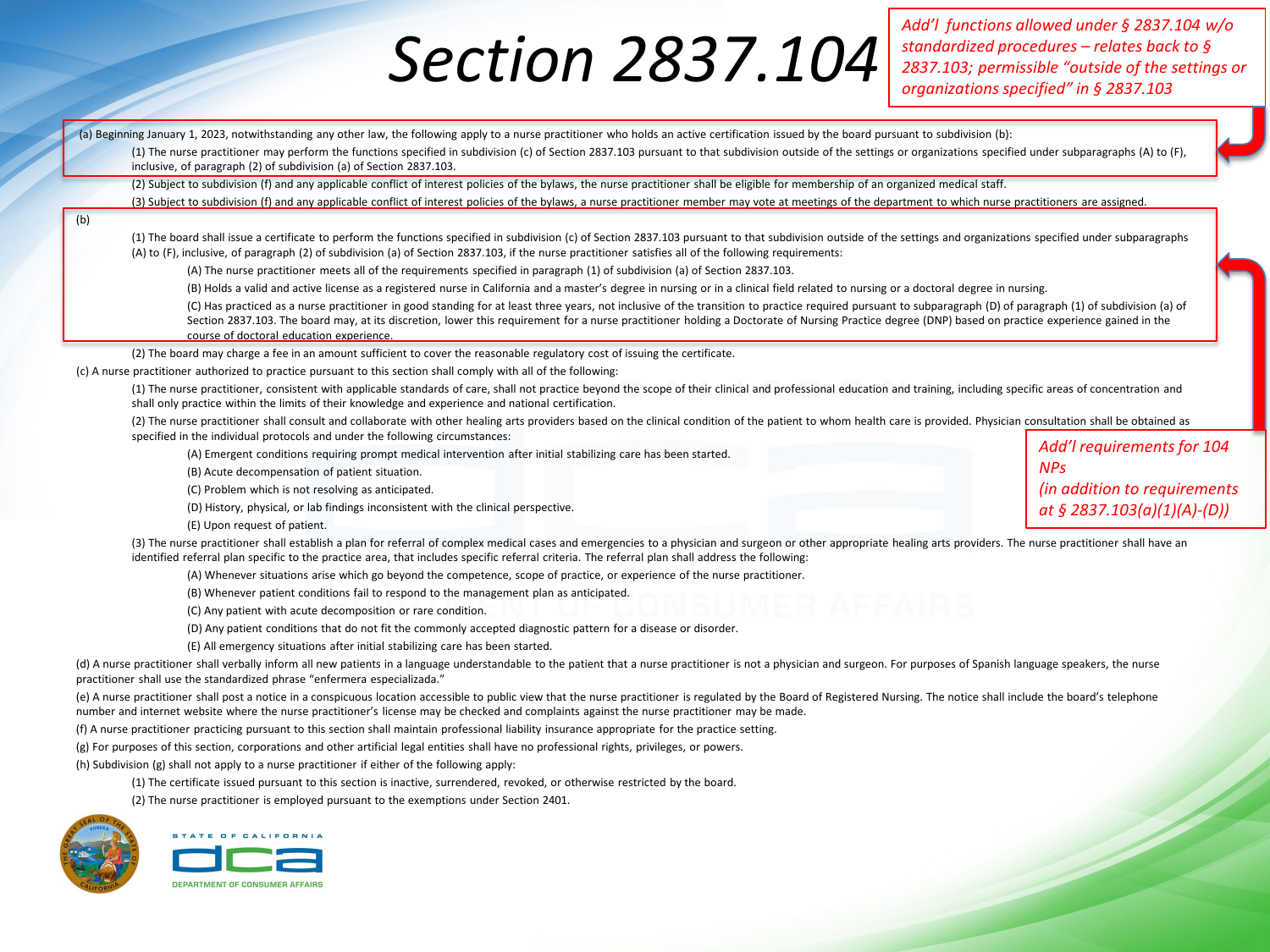## *General overview on scope of authority to develop regulations to implement statute*

 The process for state agencies to promulgate regulations is outlined in the Administrative Procedure Act (APA), at Government Code section [11340, et seq.](https://urldefense.proofpoint.com/v2/url?u=https-3A__leginfo.legislature.ca.gov_faces_codes-5Fdisplayexpandedbranch.xhtml-3FlawCode-3DGOV-26division-3D3.-26title-3D2.-26part-3D1.-26chapter-3D3.5.-26article-3D1.-26goUp-3DY&d=DwMFaQ&c=LHIwbLRMLqgNuqr1uGLfTA&r=5T8qzbwJ0DgN_LuK923WJPA2wnd2D0J0PeEsyDuGcY8&m=SocpJ6VHDriRHggViZ2TV3IrMCyUvzd0li2dj1z_gvk&s=VFoMyj9ikGDjgxwU-w_aCCGdqxCu5ydt3feYOCqGBqc&e=)

A "regulation" is defined in the APA as:

 every rule, regulation, order, or standard of general application or the amendment, supplement, or revision of any rule, regulation, order, or standard adopted by any state agency to implement, interpret, or make specific the law enforced or administered by it, or to govern its procedure.

(Gov. Code, § [11342.600](https://leginfo.legislature.ca.gov/faces/codes_displaySection.xhtml?sectionNum=11342.600&lawCode=GOV); emphasis added.)

 State agencies pass regulations in order to "implement, interpret, or make specific" the statutes within the agency's jurisdiction.

 Regulations proposed by an agency must meet a "necessity" standard – the agency must demonstrate "the need for a regulation to effectuate the purpose of the statute…that the regulation implements, interprets, or makes specific." (Gov. Code, §§ [11349,](https://leginfo.legislature.ca.gov/faces/codes_displaySection.xhtml?lawCode=GOV§ionNum=11349.) [11349.1.](https://leginfo.legislature.ca.gov/faces/codes_displaySection.xhtml?lawCode=GOV§ionNum=11349.1.))

Three types of statutory provisions:

- self-executing (no discretion given to agency, does not need a regulation to interpret it)
- wholly-enabling (delegates discretion to the agency, needs a regulation to interpret it)
- • susceptible to interpretation (the agency could pass a regulation to adopt a standard of general application; or alternatively, the statute possibly may be implemented without a regulation on a case by case basis)

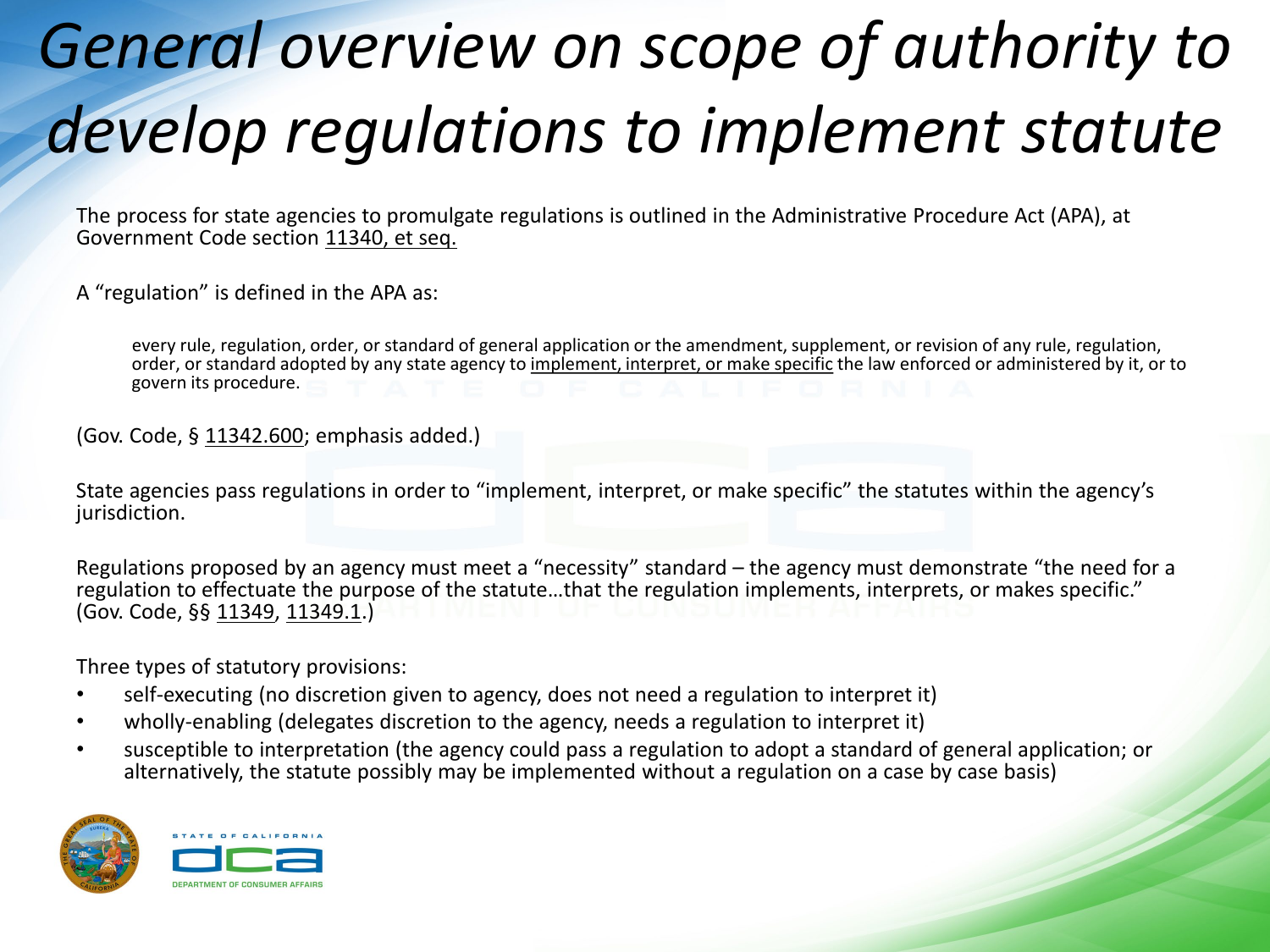#### • Define "transition to practice"

#### **BUSINESS AND PROFESSIONS CODE - BPC**

DIVISION 2. HEALING ARTS [500 - 4999.129] (Division 2 enacted by Stats. 1937, Ch. 399.) CHAPTER 6. Nursing [2700 - 2838.4] (Chapter 6 repealed and added by Stats. 1939, Ch. 807.)

ARTICLE 8.5. Advanced Practice Registered Nurses [2837.100 - 2837.105] (Article 8.5 added by Stats. 2020, Ch. 265, Sec. 4.)

2837.101. For purposes of this article, the following terms have the following meanings:

(a) "Committee" means the Nurse Practitioner Advisory Committee.

(b) "Standardized procedures" has the same meaning as that term is defined in Section 2725.

(c) "Transition to practice" means additional clinical experience and mentorship provided to prepare a nurse practitioner to practice independently. "Transition to practice" includes, but is not limited to, managing a pane in a complex health care setting, interpersonal communication, interpersonal collaboration and team-based care, professionalism, and business management of a practice. The board shall, by regulation, define minimum standar transition to practice. Clinical experience may include experience obtained before January 1, 2021, if the experience meets the requirements established by the board.

# **DEPARTMENT OF CONSUMER AFFAI**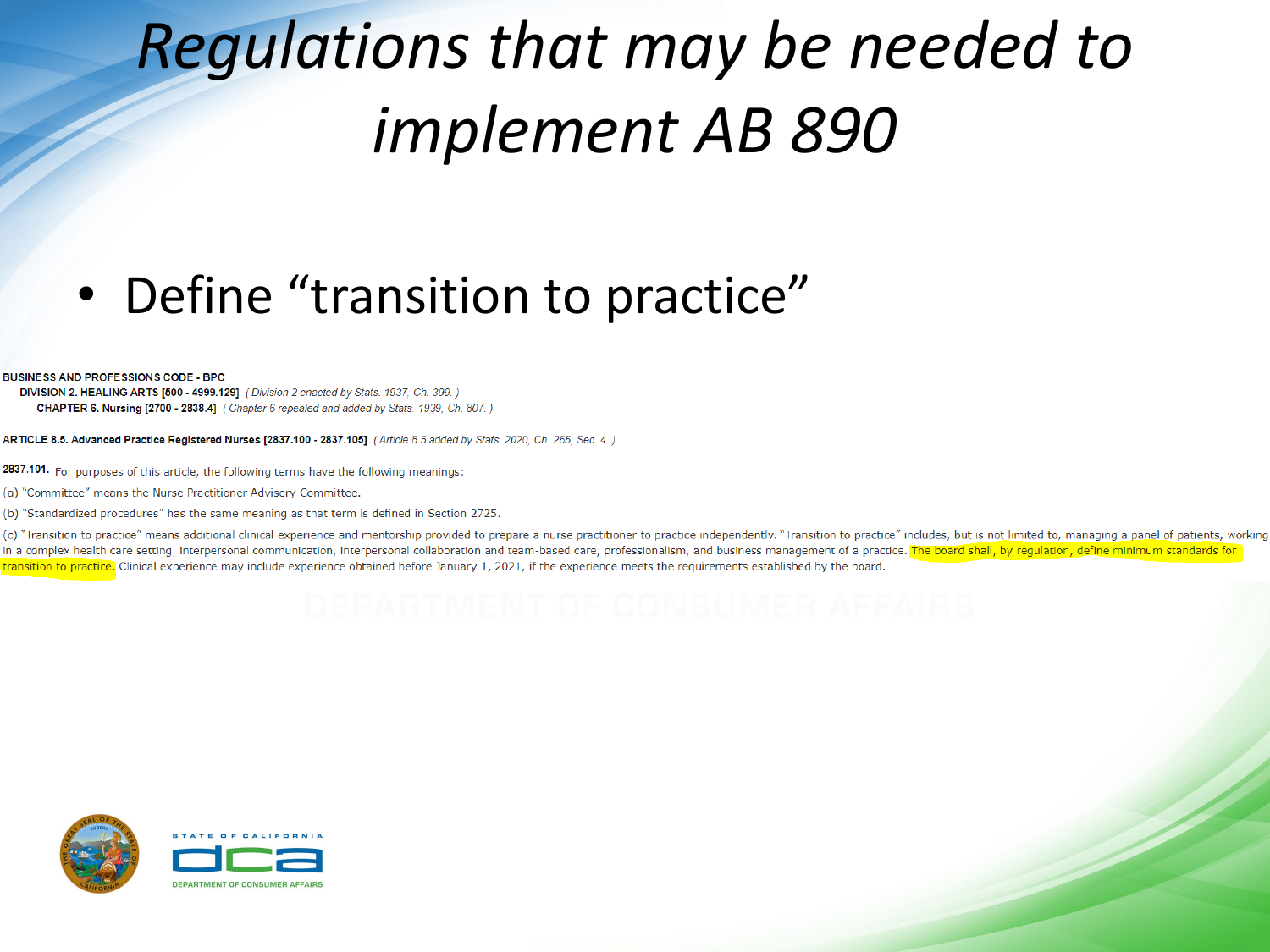Advisory Committee to advise the Board on • Determine process for Nurse Practitioner disciplinary matters\*

 \*Regulation may or may not be necessary, depending on process adopted.

**BUSINESS AND PROFESSIONS CODE - BPC** 

DIVISION 2. HEALING ARTS [500 - 4999.1291 (Division 2 enacted by Stats, 1937, Ch. 399.) CHAPTER 6. Nursing [2700 - 2838.4] (Chapter 6 repealed and added by Stats. 1939, Ch. 807.)

ARTICLE 8.5. Advanced Practice Registered Nurses [2837.100 - 2837.105] (Article 8.5 added by Stats. 2020, Ch. 265, Sec. 4.)

2837.102. (a) The board shall establish a Nurse Practitioner Advisory Committee to advise and make recommendations to the board on all matters relating to nurse practitioners, including, but not limited to, education, appropriate standard of care, and other matters specified by the board. The committee shall provide recommendations or guidance to the board when the board is considering disciplinary action against a nurse practitioner.

(b) The committee shall consist of four qualified nurse practitioners, two physicians and surgeons with demonstrated experience working with nurse practitioners, and one public member.

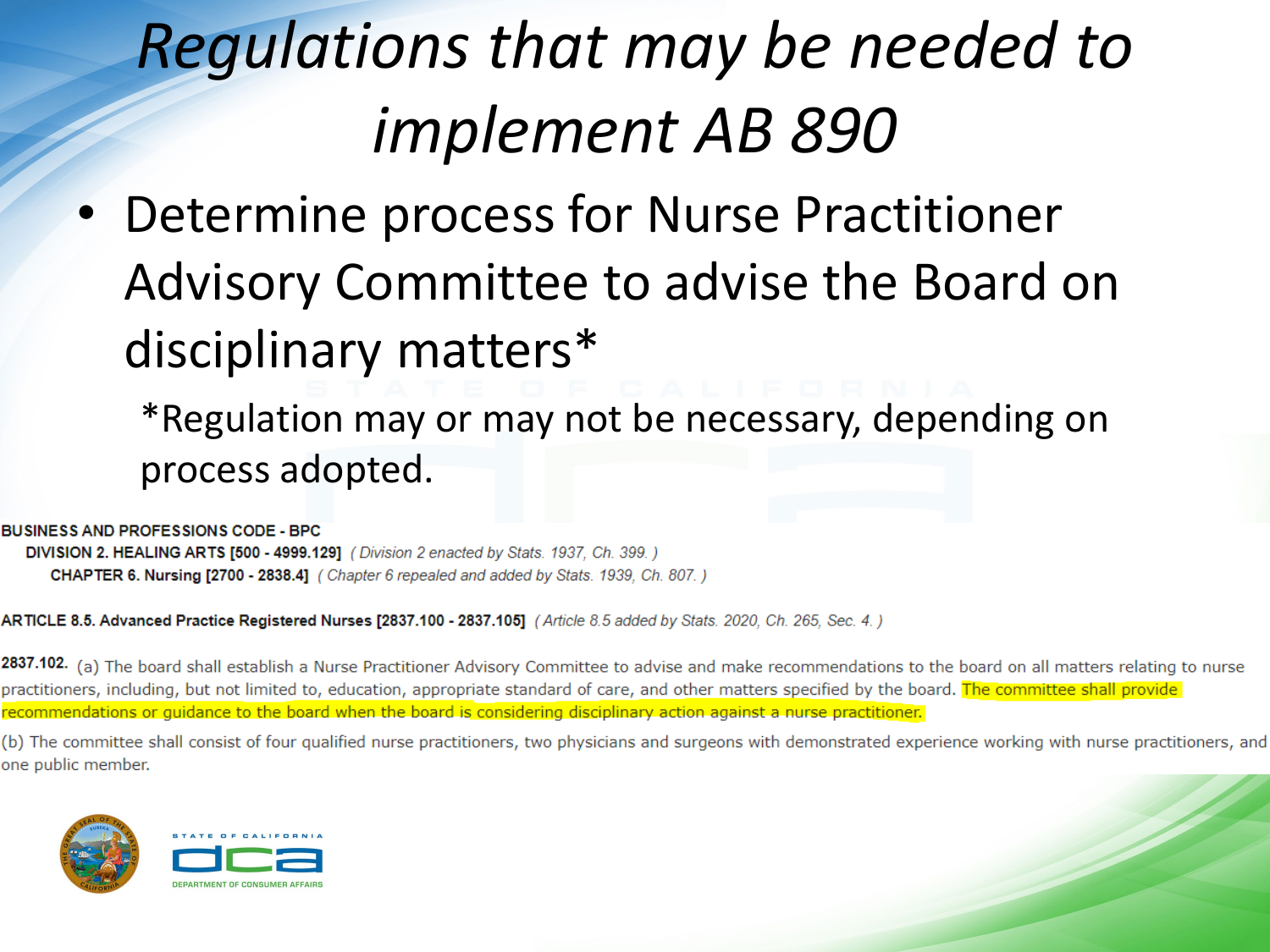Lower experience requirement to practice under 2837.104 for NPs holding a DNP (if  $desired*)$ 

(\*This is not a prerequisite to full implementation of AB 890, as it is within the Board's discretion to determine whether to lower this requirement)

**BUSINESS AND PROFESSIONS CODE - BPC** 

DIVISION 2. HEALING ARTS [500 - 4999.129] (Division 2 enacted by Stats. 1937, Ch. 399.) CHAPTER 6. Nursing [2700 - 2838.4] (Chapter 6 repealed and added by Stats. 1939, Ch. 807.)

ARTICLE 8.5. Advanced Practice Registered Nurses [2837.100 - 2837.105] (Article 8.5 added by Stats. 2020. Ch. 265. Sec. 4.)

2837.104. (a) Beginning January 1, 2023, notwithstanding any other law, the following apply to a nurse practitioner who holds an active certification issued by the board pursuant to subdivision (b):

(1) The nurse practitioner may perform the functions specified in subdivision (c) of Section 2837.103 pursuant to that subdivision outside of the settings or organizations specified under subparagraphs (A) to (F), inclusiv of subdivision (a) of Section 2837.103.

(2) Subject to subdivision (f) and any applicable conflict of interest policies of the bylaws, the nurse practitioner shall be eligible for membership of an organized medical staff.

(3) Subject to subdivision (f) and any applicable conflict of interest policies of the bylaws, a nurse practitioner member may vote at meetings of the department to which nurse practitioners are assigned.

(b) (1) The board shall issue a certificate to perform the functions specified in subdivision (c) of Section 2837.103 pursuant to that subdivision outside of the settings and organizations specified under subparagraphs (A) paragraph (2) of subdivision (a) of Section 2837.103, if the nurse practitioner satisfies all of the following requirements:

(A) The nurse practitioner meets all of the requirements specified in paragraph (1) of subdivision (a) of Section 2837.103.

(B) Holds a valid and active license as a registered nurse in California and a master's degree in nursing or in a clinical field related to nursing or a doctoral degree in nursing.

(C) Has practiced as a nurse practitioner in good standing for at least three years, not inclusive of the transition to practice required pursuant to subparagraph (D) of paragraph (1) of subdivision (a) of Section 2837.103 its discretion, lower this requirement for a nurse practitioner holding a Doctorate of Nursing Practice degree (DNP) based on practice experience gained in the course of doctoral education experience.

(2) The board may charge a fee in an amount sufficient to cover the reasonable regulatory cost of issuing the certificate.

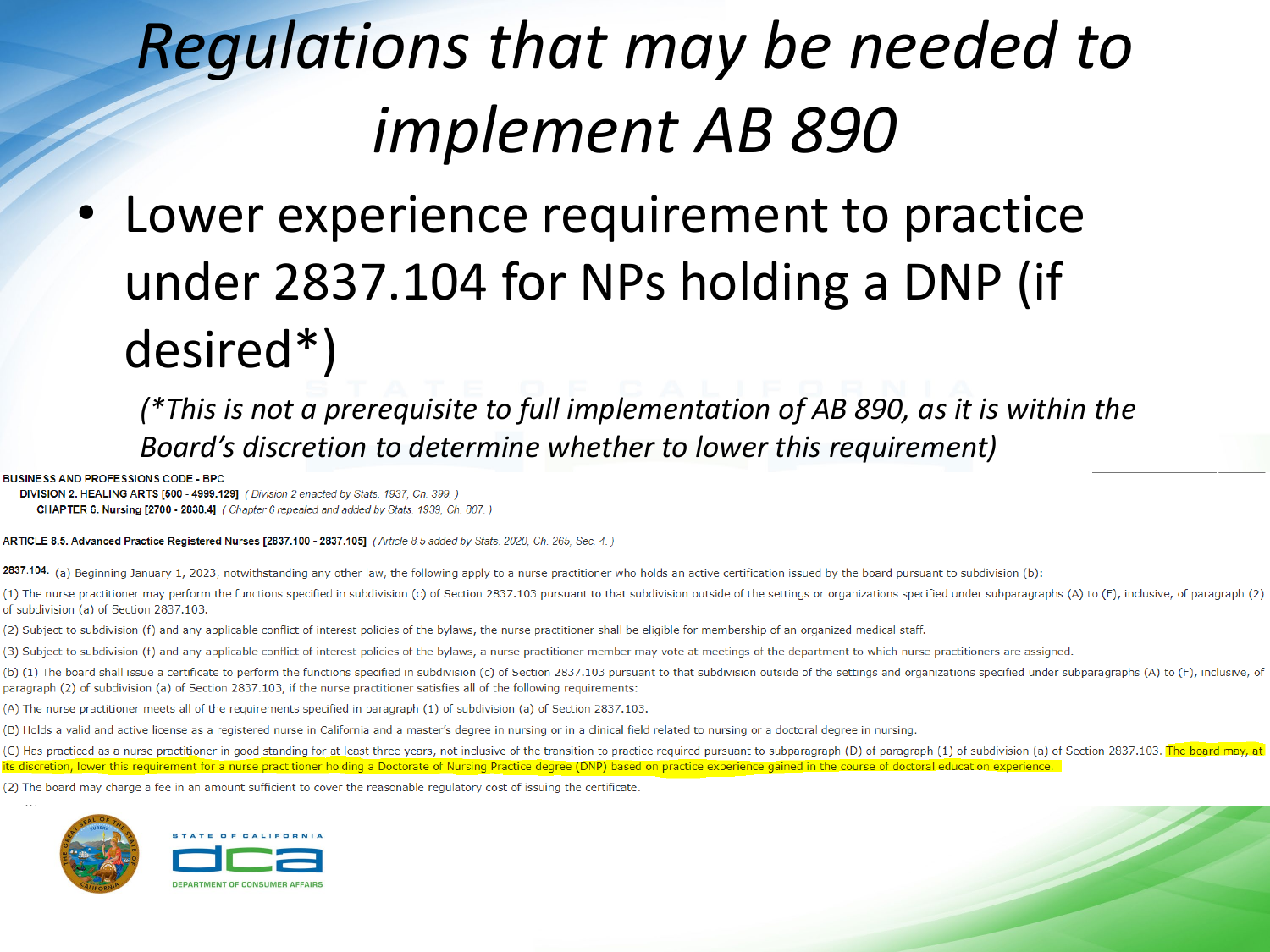Establish certificate to practice under section 2837.104, and corresponding fee for certificate

#### BUSINESS AND PROFESSIONS CODE - BPC

DIVISION 2. HEALING ARTS [500 - 4999.129] ( Division 2 enacted by Stats. 1937, Ch. 399.) CHAPTER 6. Nursing [2700 - 2838.4] (Chapter 6 repealed and added by Stats. 1939, Ch. 807.)

ARTICLE 8.5. Advanced Practice Registered Nurses [2837.100 - 2837.105] (Article 8.5 added by Stats. 2020, Ch. 265, Sec. 4.)

2837.104. (a) Beginning January 1, 2023, notwithstanding any other law, the following apply to a nurse practitioner who holds an active certification issued by the board pursuant to subdivision (b):

(1) The nurse practitioner may perform the functions specified in subdivision (c) of Section 2837.103 pursuant to that subdivision outside of the settings or organizations specified under subparagraphs (A) to (F), inclusiv of subdivision (a) of Section 2837.103.

(2) Subject to subdivision (f) and any applicable conflict of interest policies of the bylaws, the nurse practitioner shall be eligible for membership of an organized medical staff.

(3) Subject to subdivision (f) and any applicable conflict of interest policies of the bylaws, a nurse practitioner member may vote at meetings of the department to which nurse practitioners are assigned.

(b) (1) The board shall issue a certificate to perform the functions specified in subdivision (c) of Section 2837.103 pursuant to that subdivision outside of the settings and organizations specified under subparagraphs (A) paragraph (2) of subdivision (a) of Section 2837.103, if the nurse practitioner satisfies all of the following requirements:

(A) The nurse practitioner meets all of the requirements specified in paragraph (1) of subdivision (a) of Section 2837.103.

(B) Holds a valid and active license as a registered nurse in California and a master's degree in nursing or in a clinical field related to nursing or a doctoral degree in nursing.

(C) Has practiced as a nurse practitioner in good standing for at least three years, not inclusive of the transition to practice required pursuant to subparagraph (D) of paragraph (1) of subdivision (a) of Section 2837.103 its discretion, lower this requirement for a nurse practitioner holding a Doctorate of Nursing Practice degree (DNP) based on practice experience gained in the course of doctoral education experience.

ard may charge a fee in an amount sufficient to cover the reasonable regulatory cost of issuing the certificate.

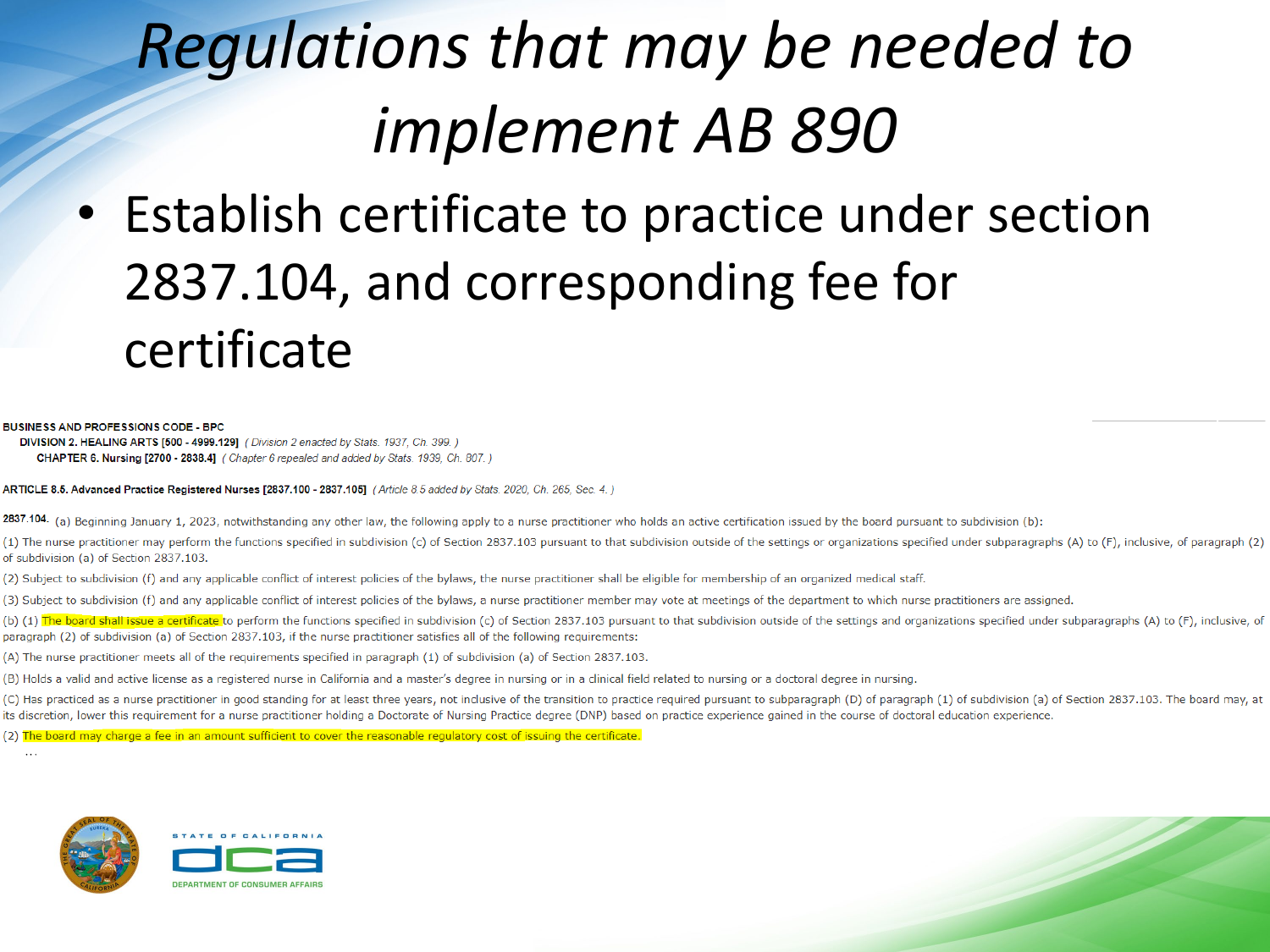#### Establish supplemental examination, if deemed necessary

#### **BUSINESS AND PROFESSIONS CODE - BPC**

DIVISION 2. HEALING ARTS [500 - 4999.129] (Division 2 enacted by Stats. 1937, Ch. 399.) CHAPTER 6. Nursing [2700 - 2838.4] (Chapter 6 repealed and added by Stats. 1939, Ch. 807.)

ARTICLE 8.5. Advanced Practice Registered Nurses [2837.100 - 2837.105] (Article 8.5 added by Stats. 2020, Ch. 265, Sec. 4.)

2837.105. (a) (1) The board shall request the department's Office of Professional Examination Services, or an equivalent organization, to perform an occupational analysis of nurse practitioners performing the functions specified in subdivision (c) of Section 2837,103 pursuant to that subdivision.

(2) The board, together with the Office of Professional Examination Services, shall assess the alignment of the competencies tested in the national nurse practitioner certification examination required by subparagraph (A) of paragraph (1) of subdivision (a) of Section 2837.103 with the occupational analysis performed according to paragraph (1).

(3) The occupational analysis shall be completed by January 1, 2023.

(4) If the assessment performed according to paragraph (2) identifies additional competencies necessary to perform the functions specified in subdivision (c) of Section 2837.103 pursuant to that subdivision that are not sufficiently validated by the national nurse practitioner board certification examination required by subparagraph (A) of paragraph (1) of subdivision (a) of Section 2837.103, the board shall identify and develop a supplemental exam that properly validates identified competencies.

(b) The examination process shall be regularly reviewed pursuant to Section 139.

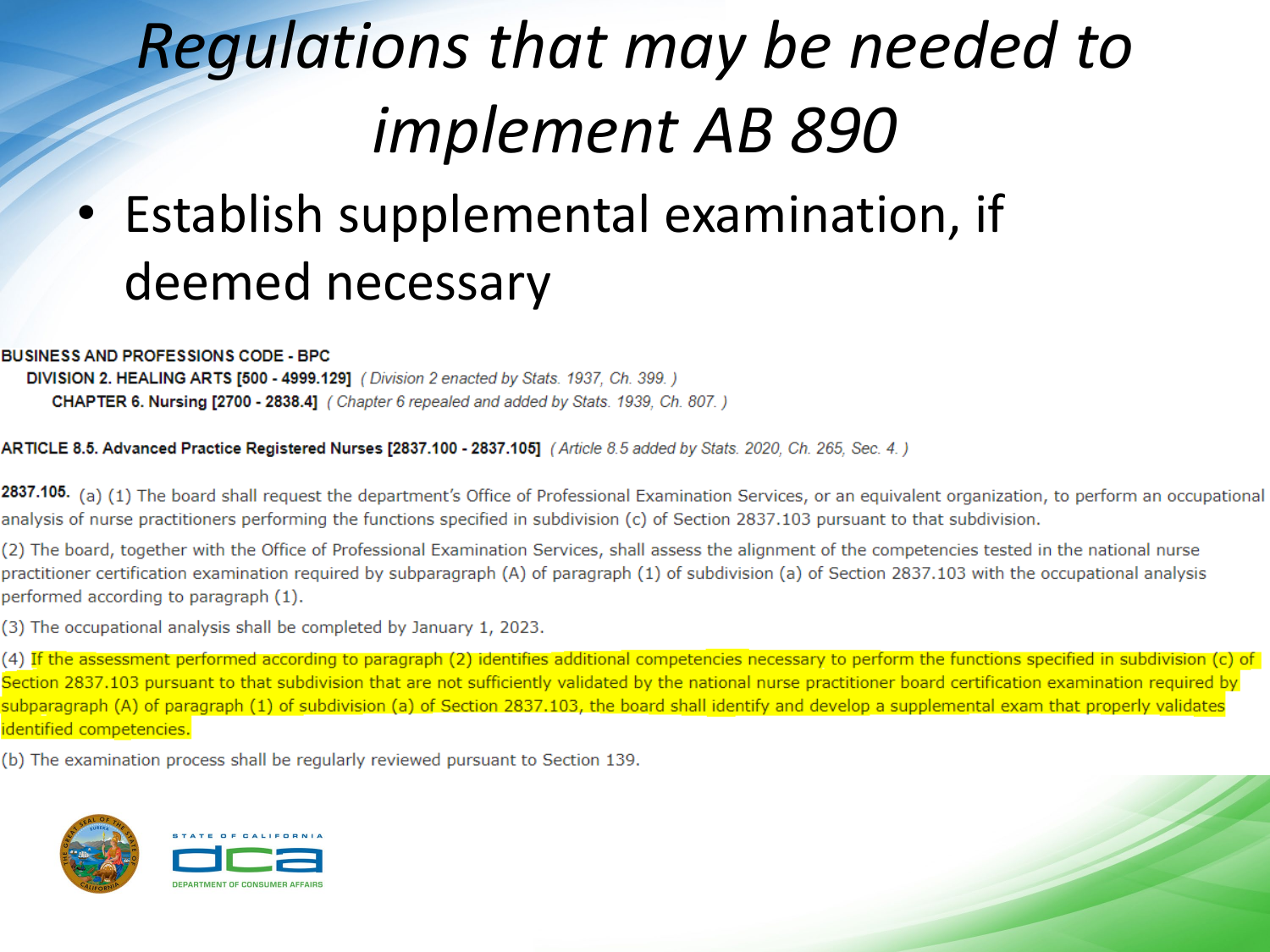The Board may consider whether other portions implement, interpret, or make specific any of of AB 890 require a regulation in order to the statutes in the bill.